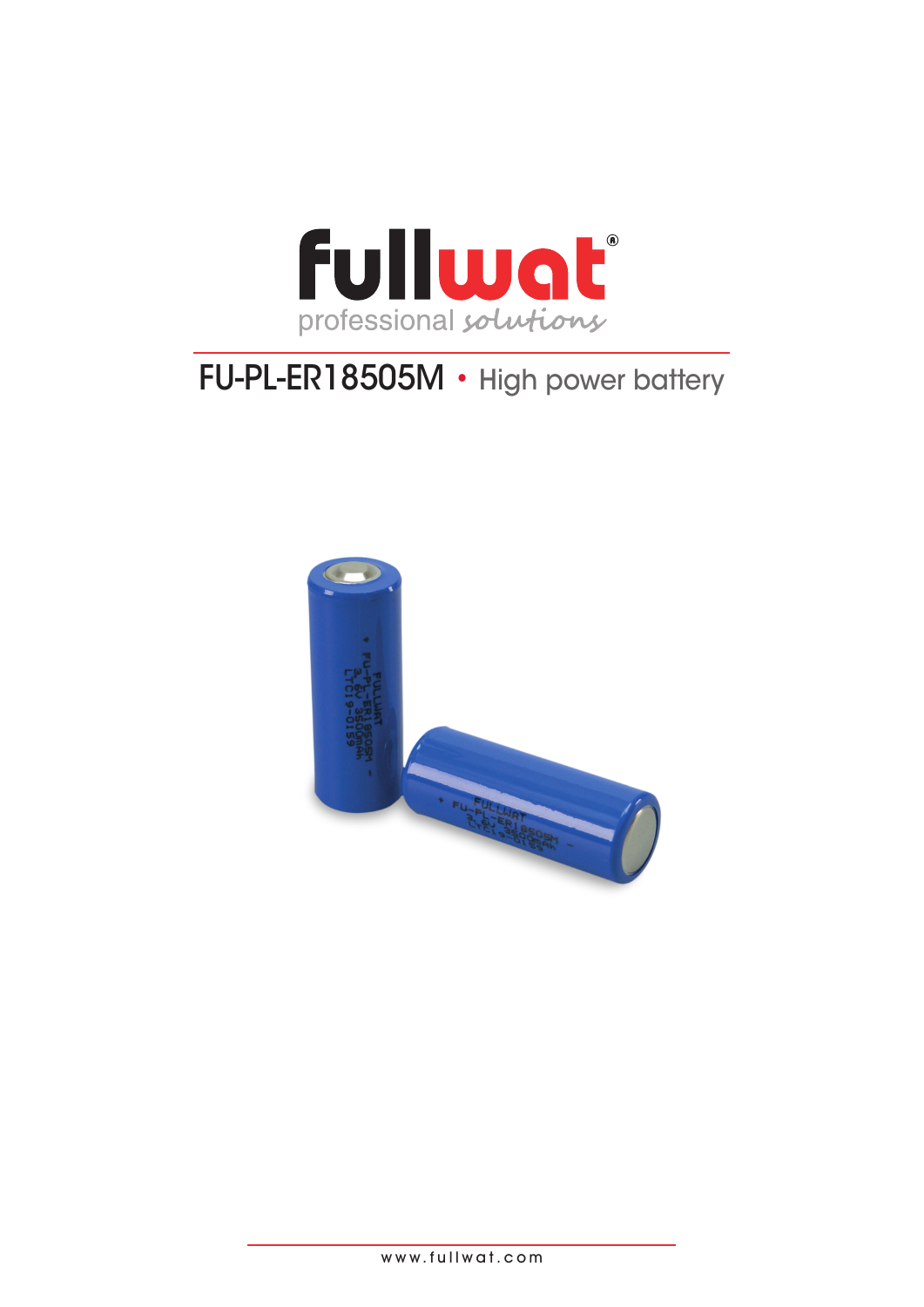

## FU-PL-ER18505M • High power battery

#### **1. Key features**

- High and stable operating voltage.
- Low self discharge rate (less than 1% after 1 year of storage at 25ºC).
- Long storage life.
- Stainless steel container (with low magnet).
- Widely operating temperature range.
- Hermetic glass-to-metal sealing.
- • Non-flammable electrolyte.

### **2. Application**

- Utility metering.
- Memory back-up.
- Alarms and security devices.
- Tollgate systems.
- Military electronics.
- Automotive electronics.
- Professional electronics.
- GPS tracking.
- Real time clock etc.



#### **3. Electrical characteristics**

(typical values for cells stored for one year or les s, at 25ºC).

| <b>Nominal capacity</b><br>(At 5mA, +25°C, 2.0V cut off. The capacity restored by the cell varies<br>according to current drain, temperature and cut off voltage) | 3.5Ah                             |
|-------------------------------------------------------------------------------------------------------------------------------------------------------------------|-----------------------------------|
| <b>Nominal voltage</b>                                                                                                                                            | 3.6V                              |
| <b>Maximum continuous current</b><br>(To get 50% of the nominal capacity at +25°C with 2.0V cut off.<br>Higher currents possible, consult Fullwat®)               | 1000mA                            |
| Max. pulse capability                                                                                                                                             | 2000mA                            |
| Storage recommended<br>(for more severe condition consult Fullwat®)                                                                                               | $+30^{\circ}$ C max               |
| Operating temperature range<br>(Operation at temperature different from ambient may lead to reduced<br>capacity and lower voltage plateau readings)               | $-60^{\circ}$ C /+85 $^{\circ}$ C |
| <b>Typical weight</b>                                                                                                                                             | Approx.32g                        |